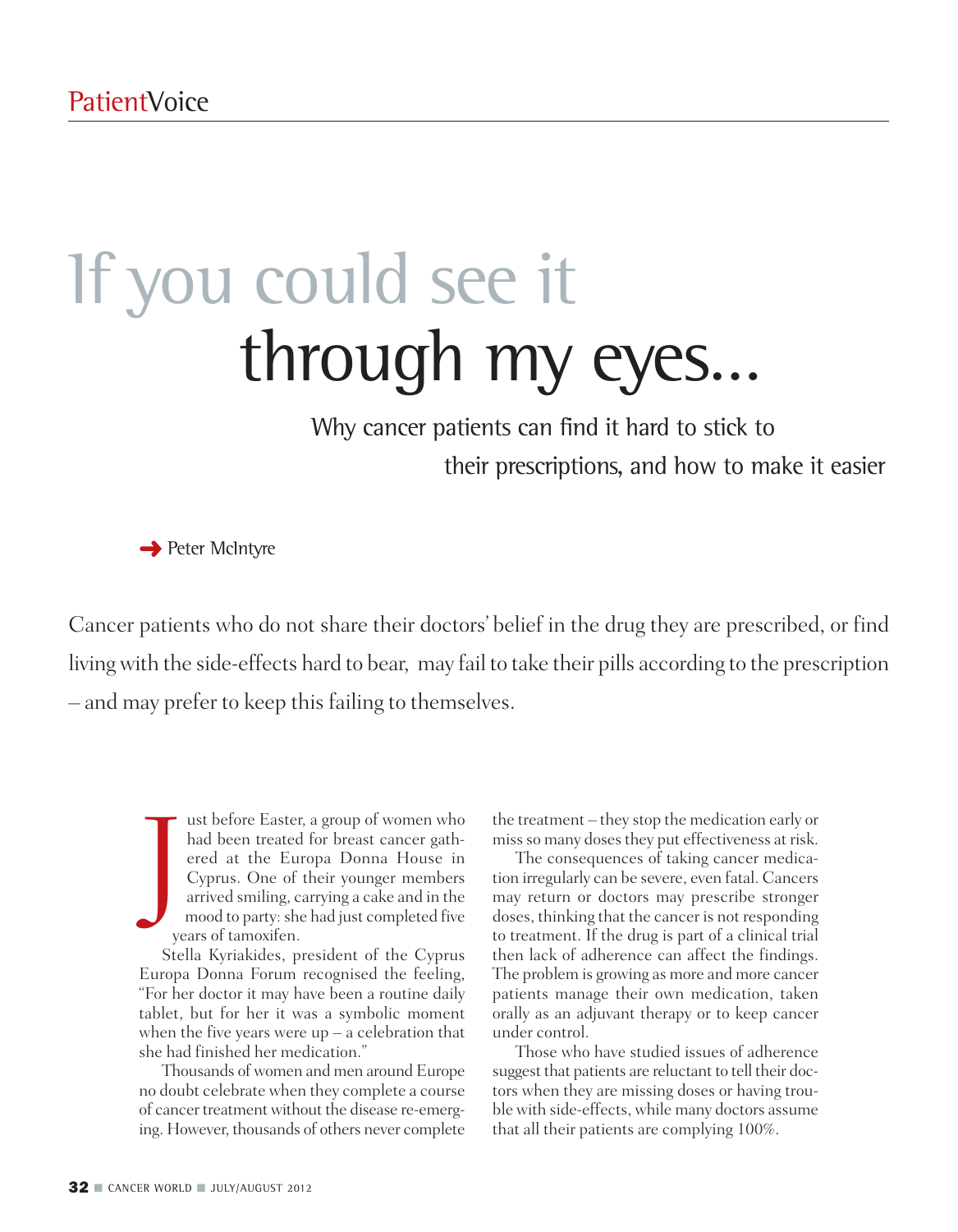

#### A NO-BLAME APPROACH

Rob Horne, professor of behavioural medicine at the School of Pharmacy in the University of London, says, "Non-adherence is a problem but it is not the patient's problem. It is really an indication that something has gone wrong in the process of delivering care. We need a 'no-blame' approach."

There are basically two reasons why people don't take medicines, says Horne: they can't or they don't want to. Offering patients simple practical support such as providing clear instructions or issuing reminders is important, he says, but it is not enough. "We also have to consider patients'

Horne describes the way patients think about their need for medication as "necessity beliefs". These beliefs, and the way patients think about risk of harm, affect their decisions.

belivering and solid work are worked to distribute the person is not<br>delivering care. We need a 'no-blame' approach." a blank sheet of paper you can write a prescription<br>don't take medicines, says Horne: they can't or exis "We need to understand that the person is not a blank sheet of paper you can write a prescription on. They come to the consultation with a preexisting set of beliefs about the illness and treatment, which are often logical even though they may differ from the medical view. Those beliefs will influence the perceived salience of the advice and whether they follow it. That is the message we need to get across."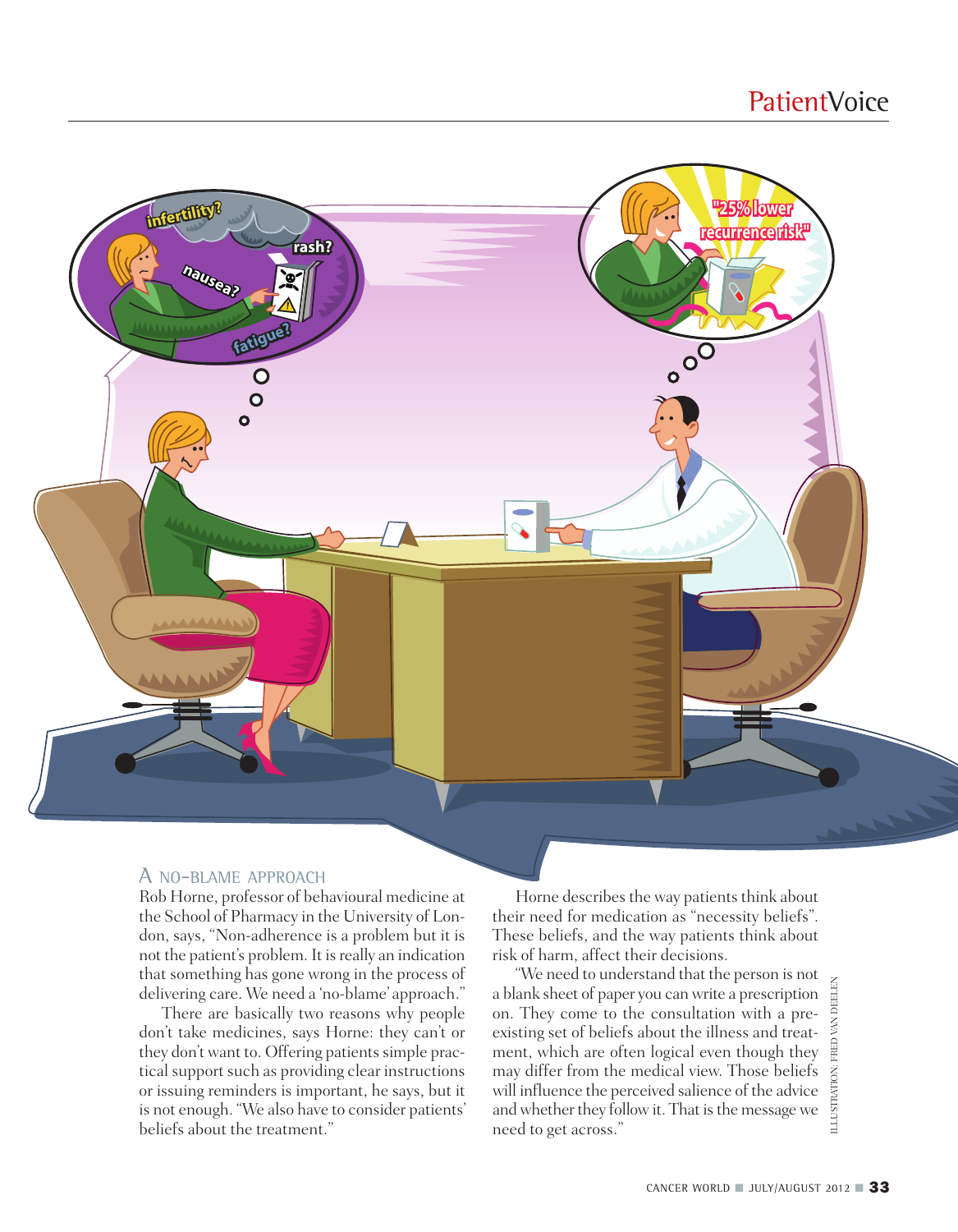#### **ADHERENCE IS AFFECTED BY CONCERNS AND BELIEFS**

Rob Horne, professor of behavioural medicine at the School of Pharmacy in the University of London, has shown in a number of disease settings that people are more likely to adhere to their medication the fewer concerns they have about the negative effects of the medication and the more convinced they are that they need treatment and the medication in question will benefit them.

Responses to a questionnaire about perceptions of anti-retroviral therapy administered to people with HIV before they started treatment revealed a range of concerns:

- 68% worried about the long-term effects of the medications
- 55% worried about unpleasant side-effects
- 50% were concerned that the medicines would disrupt their lives
- 47% were simply worried about having to take the medicines
- 31% worried about having to take the tablets at the same time every day
- 30% worried about becoming too dependent on the drugs

■ 21% ticked the box "these medicines are a mystery to me" When each person's responses were combined to form their mean belief scores in terms of 'concerns' and 'necessity', these were found to clearly correlate with levels of adherence 12 months after the start of their treatment (see figure).

Patients who are well-informed may or may not do what their doctor hopes, but if they discuss with their oncologist and understand the issues, they can make an informed choice. One breast cancer patient might be convinced by their doctor that their risk of becoming depressed on tamoxifen can be managed. Another might fear the bone mineral density loss and joint pain that has been associated with aromatase inhibitors. The important thing is that patients discuss their fears with their physicians.

#### THE NON-ADHERENCE NON-CONVERSATION

But as Estelle Lecointe, founder of the French patient support group Ensemble contre GIST, explains, patients can find it very hard to discuss non-adherence and doctors are not too good about asking.

#### **Predictors of Adherence**



A greater belief in the treatment and fewer concerns about the downsides of the medication were associated with greater adherence to their prescribed drugs in this study of patients living with HIV

*Source:* R Horne et al. (2007) *JAIDS* 45:334–341

In her particular disease, the key drug is imatinib – Glivec – originally approved for use in chronic myeloid leukaemia and later found to be highly effective in a large proportion of GIST patients, who had few other options. Patients can feel guilty and ashamed about failing to take their medicine as prescribed, says Lecointe, which can make it hard even for patient advocates like her to collect testimonies about non-compliance. "These patients generally write privately to me to explain to me the kind of problems that they face. They don't want to speak about this to other patients. It is difficult to address in the family because patients are afraid of disappointing their relatives. It is even more difficult to speak about it with the physicians, because the relationship between the patient and the physician is also a matter of trust."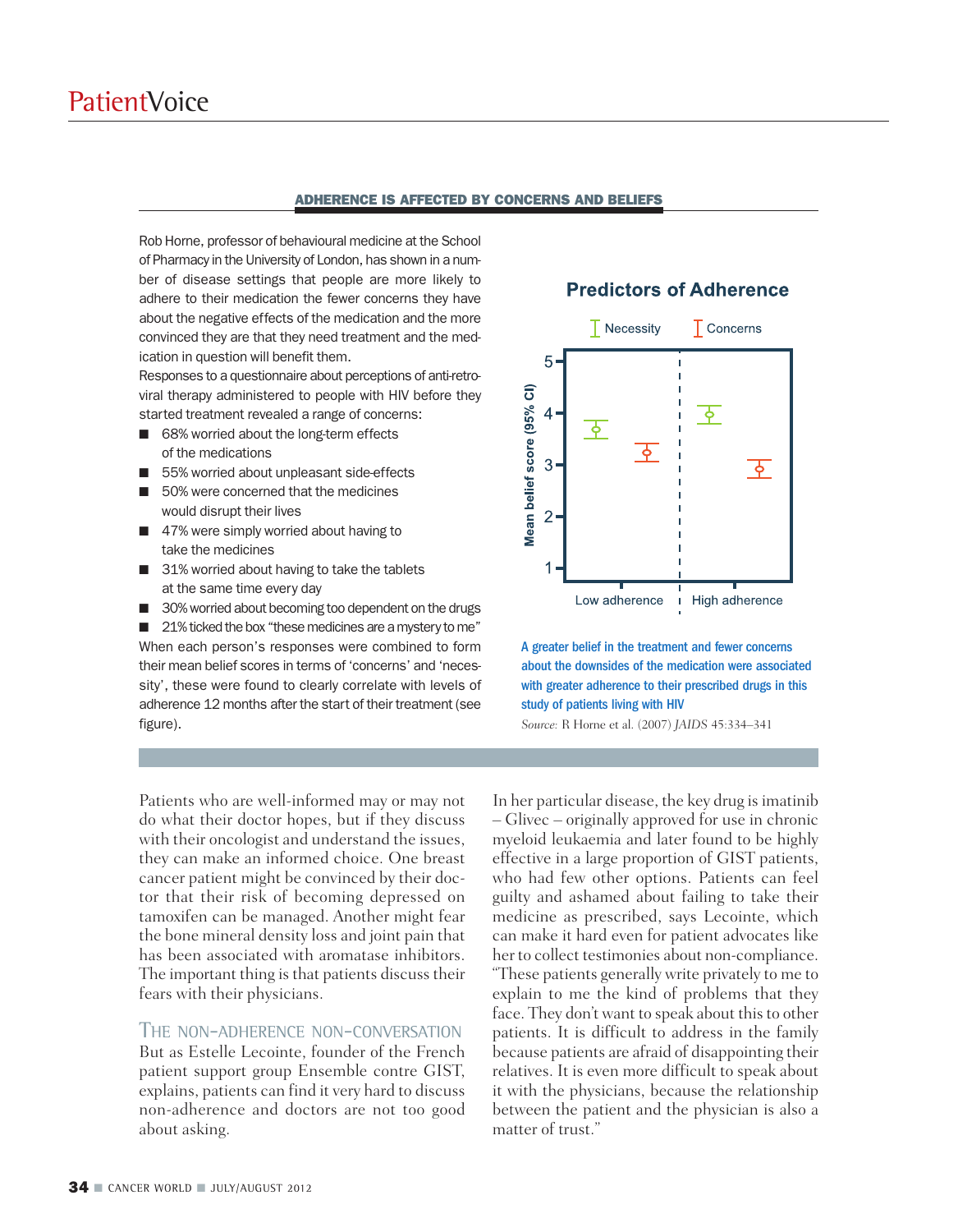## "I was 33 years old. I wanted to get to know what life without Glivec could be "

Physicians, on the other hand, have been so impressed by the drug, she says, that they didn't even consider the possibility that their patients might not take it. "We also have many physicians who were convinced that their relationship with the patient was so good that they would tell them if they had these kinds of problems. This was also false unfortunately. We have hugework to do in terms of communication and education towards the physicians, even though some of them have started to understand."



Estelle Lecointe

decided to take it at dinner, because it allowed me to stay awake at work and sleep better at night." Things became worse when her doctor increased the dose to 600 mg/day, to be taken in two doses, after finding micrometastases in her liver.

"I had ascites [fluid in the peritoneal cavity] and a lot of diarrhoea. These side-effects made my life difficult on a daily basis, but it was worth taking it because my micrometastases apparently disappeared and made the surgery feasible."

After undergoing an opera-

#### tion to remove four metastases from her liver, she went through a difficult recovery, and then she restarted Glivec, which she took for the next three years. It was at this point, still in complete remission, that she decided she needed a break.

"It was not an easy decision to make but I was very tired with this. I had gone through very hard times with the surgery, and I was 33 years old. I wanted to get to know what life without Glivec could be, even though it might last only one or two or maybe six months."

Having been diagnosed at such a young age, she feels, makes it harder to live with psychologically. "It is quite hard to project yourself forward because it means that you remain a cancer patient for the rest of your life."

Because she had been in full remission for three years, Lecointe's oncologist accepted her decision on condition that she committed herself to restart Glivec if she relapsed. Three years on, she is still off the drug and in remission. "It is a miracle," she says, "but I have to keep in mind that one day or another it will be back, because I have already relapsed twice in the past. But it wasimportant for me to be able to live

#### A LIFE WITHOUT GLIVEC

Doctors who want to understand why a patient might feel compelled to stop taking a potentially life-saving drug need look no further than Estelle Lecointe herself. Diagnosed with GIST in 2005, she was among the first generation of patients to be treated with Glivec at the Institut Gustave Roussy in Villejuif, Paris. Yet in 2009, after three years in full remission and well aware of the risk she was taking, she decided to come off the drug. "It was a question of psychological survival," she says.

Lecointe had been living with this disease since the age of 19, when it had been diagnosed, incorrectly, as a schwannoma. Ten years later she was told she had a cancer of the stomach lining and after a period of ping-ponging between surgeons who did not know what to do with it, ended up at the Gustave Roussy, where the tumour was recognised as GIST.

She was started on 400 mg/day Glivec, which she found difficult. "I started to take the pill after breakfast but quickly realised Iwas very tired forthe rest of the day. I tried various options and finally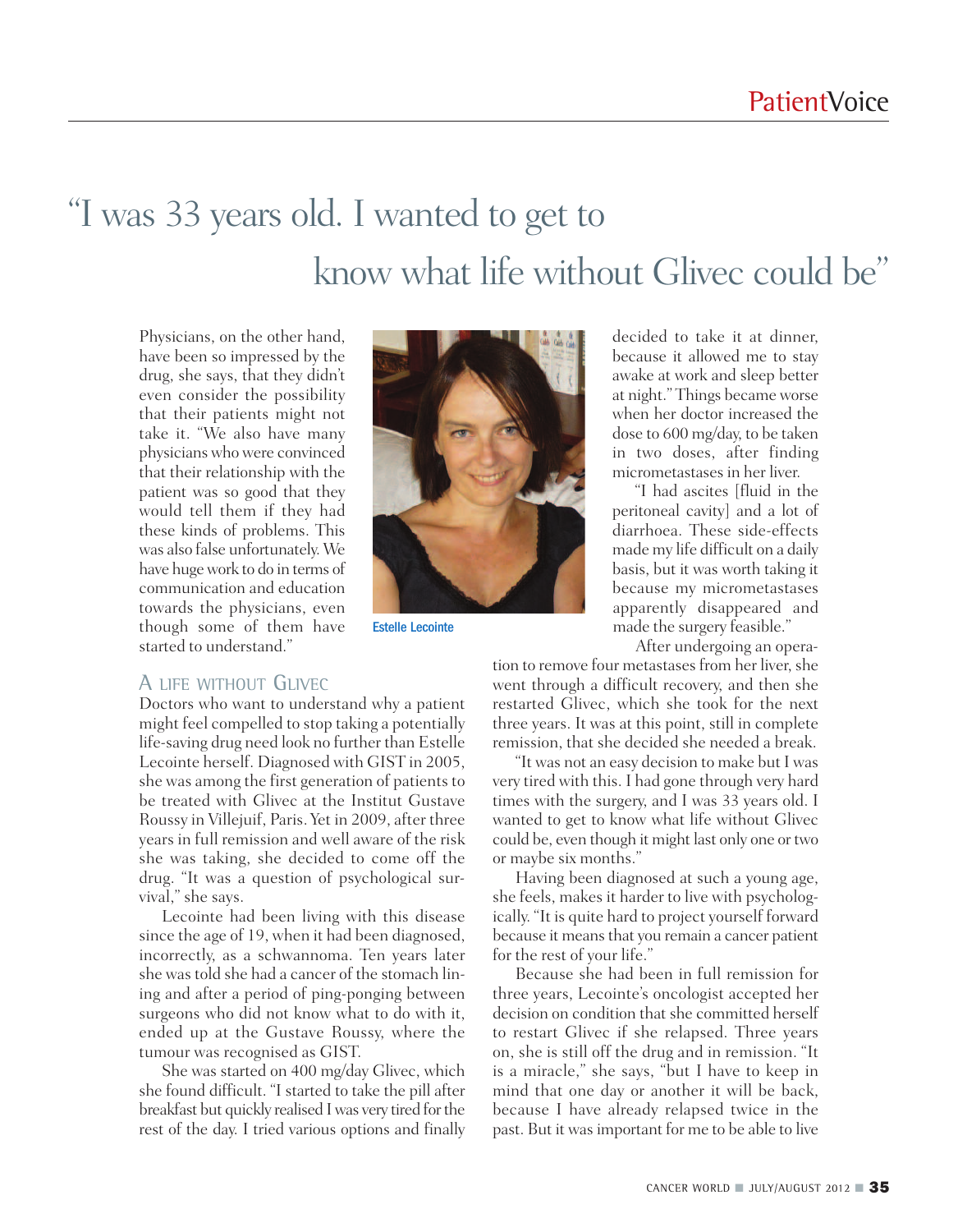for even a short period of time without treatment."

Lecointe believes that any patient can have adherence problems if the therapy becomes an obstacle to their hopes. "For example, when you start Glivec you are told that you will not be able to bear children. Because you are scared of the idea of dying you accept it. Then maybe three or four years later someone realises that she will spend her life taking this treatment and will not be able to raise her own family. I talk to a lot of women of my age who consider stopping imatinib to get pregnant without telling their doctors. It is one of the most frequent reasons young adults give for stopping."

#### I'M 99% ADHERENT

Giora Sharf, a CML patient advocate, recognises the particular problems faced by younger patients from his own experience running the Israeli Patients CML Group. His group recently held a large meeting with a doctor from Germany, and a few young patients turned up. "Most of the questions from them were: 'Can I stop taking the drug?'"

Sharf himself, however, feels much more relaxed about his daily dose of Glivec, and describes himself as 99% com-

pliant. His cancer story started 12 years ago when he was told he had only three years to live. He found his way on to the first Glivec trial through searching the internet, and was highly motivated to use the medication as prescribed.

After two years he achieved complete molecular response. "My doctor could not tell me whether I was cured or not. I was his first patient whose condition was undetectable and he could not tell me if there was still disease in my body."

It was what he did next, though, that may



Giora Sharf

have played an important role in shaping what Horne describes as his "necessity beliefs". Sharf and his doctor implemented a very careful stopping trial, with close monitoring of the disease, to find out what would happen. "After two months my disease started to relapse, so I knew that I was not cured; I needed to continue to take my Glivec."

Sharf believes there hasn't been one day when he did not intend to take the medication, though like other people he may forget once in a while. "I don't worry about it too much. I know from all the research that if you take more than 90% of the medication you are supposed to take, you are in a

> good situation. I do my PCR test every six months and I have been completely negative for more than eight years."

> Forgetfulness and sideeffects are two reasons why patients miss doses, says Sharf. "Side-effects are something that you cannot avoid, but most of them are something that you can learn to live with. For me personally it is not that terrible. I suffer from fluid retention; I wake up every day and my eyes are swollen. I look a little bit like a zombie. It gets a little bit better during the day. Often in the middle of the night you

jump out of bed with muscle cramps in your leg. You get tired more quickly than other people. Sometimes I complain that I might be suffering from memory impairment, but everyone tells me it happens when you are 60 years old!"

Not everyone is so lucky, he acknowledges. "Some people have a terrible rash all over the body and they are scratching and itching. Others have bone pain and vomiting and diarrhoea."

It's understandable, then, that some people want to take a 'drug holiday'. "Someone is going on

"Most of the questions from the younger patients were: 'Can I stop taking the drug?'"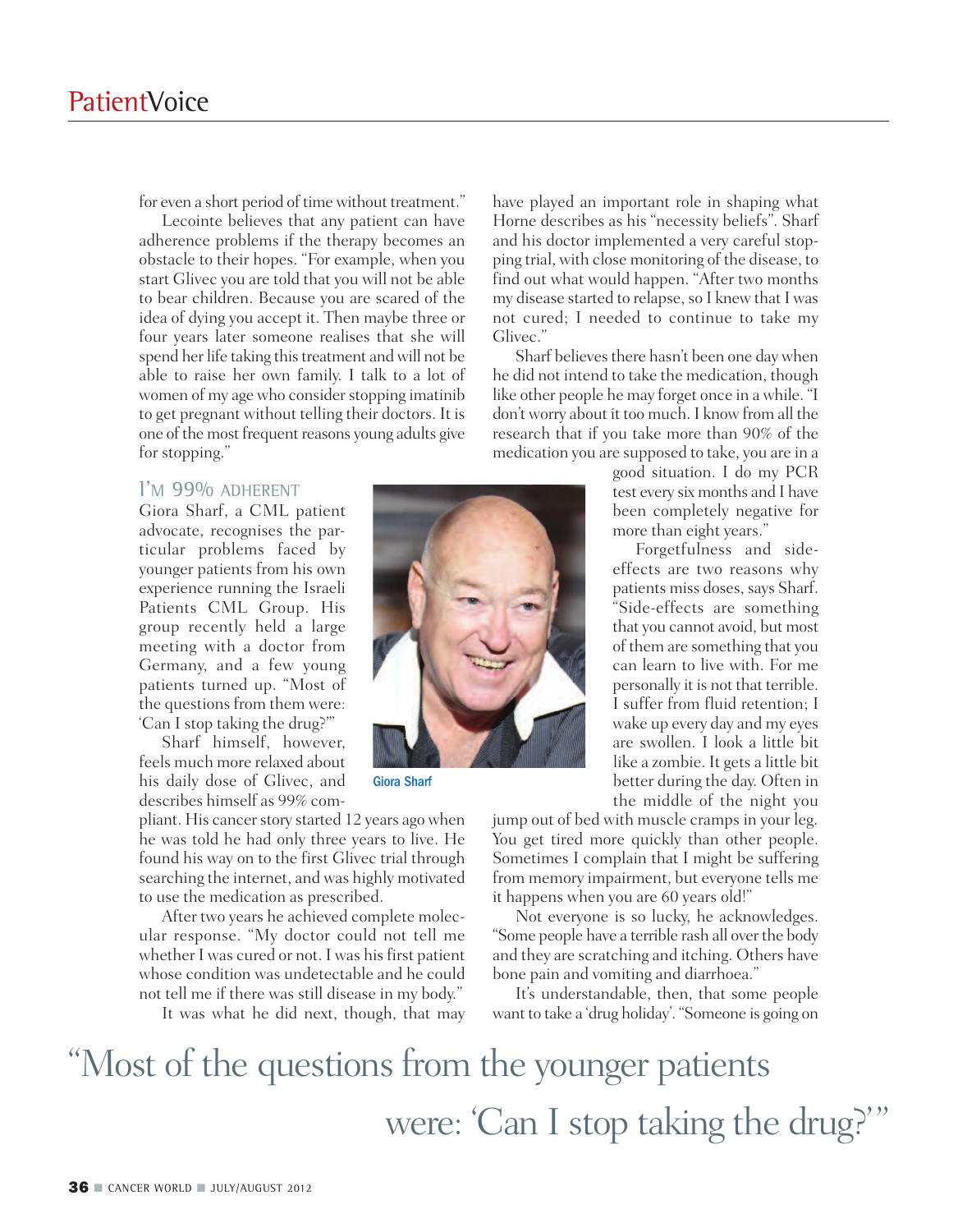### "Rarely do oncologists ask if you are missing doses, or they ask in such a way that you will not admit to it"

vacation. He says, 'OK I feel good, my results are good why can't I stop for a few days, two weeks and feel like I did before I got sick?'"

Some place their lives in the hands of fate or their god. "In Israel, there are very, very religious orthodox people. In my group there are a few of them who just said I will stop taking the drug and whatever God wants to happen will happen. Of course, we have lost a couple of them to the disease."

For others, non-adherence is about following their own logical (if not evidence-based) beliefs. "I have a good friend from the US who is a doctor himself, and he believed that stopping every few months for two weeks could improve the outcome. He had a theory that when you stop, the blood cells are going to start multiplying and then it is going to be easier for Glivec to destroy them. Of course it did not work and once his disease started to relapse, he started to have to take his drug on a daily basis again."

#### IT'S THE PRICE YOU PAY

Adherence is also becoming recognised as a major issue for a much larger group of patients – namely those with breast cancer – due to the steady increase in oral drugs over the past 20 years. So says Stella Kyriakides, who in addition to her position as president of Europa Donna Cyprus, is a member of parliament and, until June 2012, chair of the Patients' Advisory Committee for the European Cancer Organisation (ECCO).

"Initially it was felt that it was almost obvious that women would adhere to their medication.Astime has gone on, and more and more oral anti-cancer drugs are being used and in the metastatic settings, what seemed obvious is not so obvious. First of all, side-Stella Kyriakides effects have been widely understated, leading to many women not adhering to their medication.

"In the case of early breast cancer, you are asking women who have had surgery and radiotherapy and who are, to all intents and purposes, free of the disease, to take a medication which may impact on their quality of life, not to address a disease, but a risk of recurrence. It is quite different to women taking drugs for treatment in a metastatic setting."

Kyriakides is herself on her eighth year on a daily dose of letrozole (Femara), an aromatase inhibitor. Despite joint pain, Kyriakides has learnt to cope with side-effects. "You take some Panadol or something if you are having a bad time with it, and you get on with your life. I tell women the side-effects are there and it is the price you pay. If you believe in what you are taking then you tend to adhere. But I am very involved in advocacy and not a typical case."

Kyriakides believes that the problem of nonadherence is largely hidden, and says Cyprus Europa Donna is planning its own survey to see

how women on oral therapy manage their drug regimens.

"Women are treated and then given their medications and, after the first year, they are seen six monthly. In countries where there are no multidisciplinary teams and no breast nurses, they are rather left on their own,"she says. "From personal experience, rarely do oncologists ask if you are missing doses, or they ask in such a way that you will not admit to skipping doses or forgetting. Thislack of open communication between patients and doctors about lack of adherence has to be put on the table."